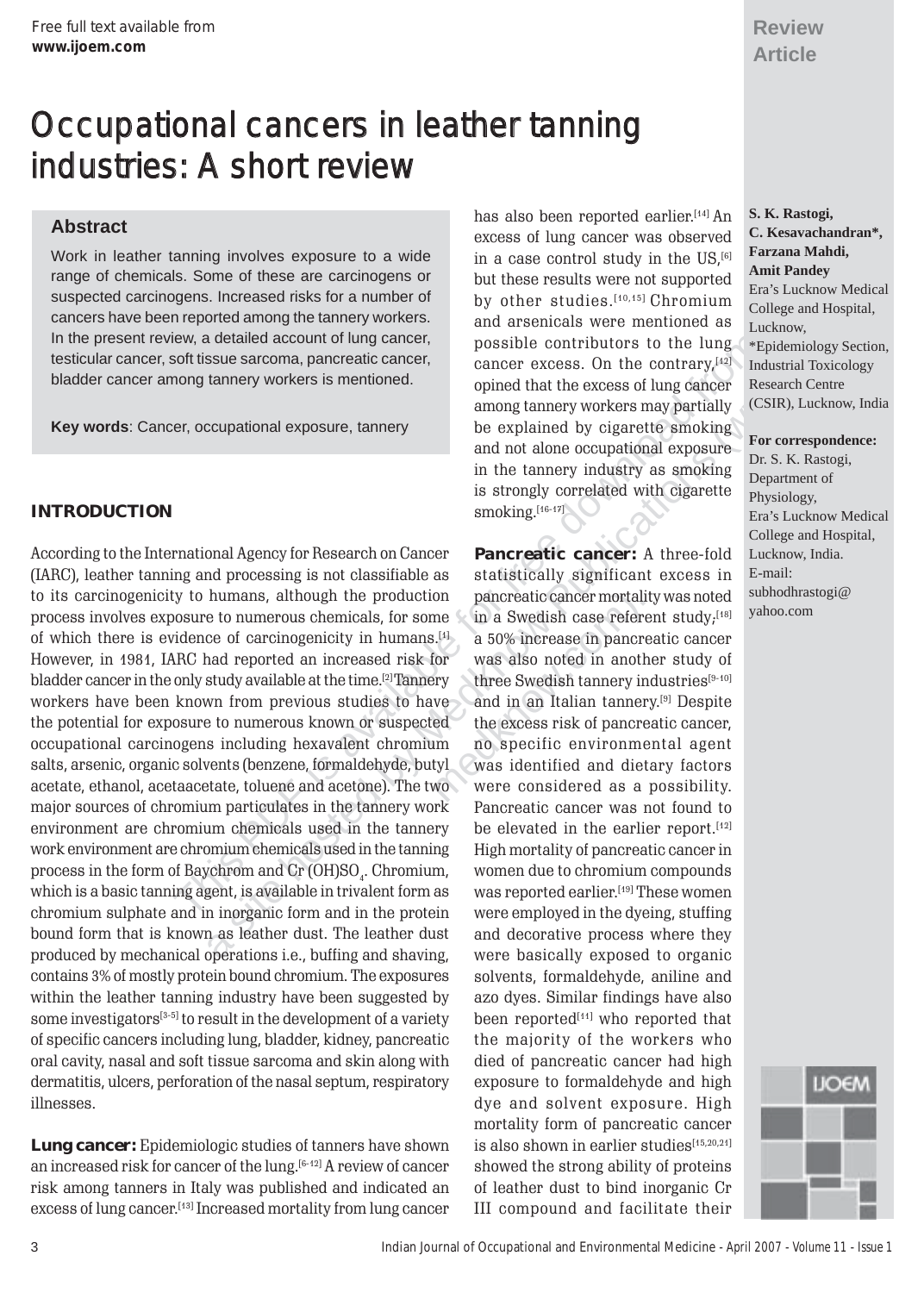Rastogi SK, *et al*.: Occupational cancers in leather tanning industries

entrance into gastro intestinal tract.

**Skin cancer and melanoma:** One study in USSR showed skin carcinogenic effect of some synthetic fats used under leather stuffing.[22] The workers exposed to leather dyes and fats may initiate skin cancer by direct impact. Moreover some organic solvents, acid mediums and fats deeply injure the skin. The females working in the dyeing, stuffing and decorating processes suffered from melanoma of skin and nonmelanoma skin cancer. High mortality of melanoma and skin cancers in females occupied in dyeing, stuffing and decorative workshops of 7.2 for testicular cancer was observed among leather was observed in an recent study.[19]

**Kidney Cancer:** An excess of kidney cancer among tannery workers has been suggested by an earlier report.<sup>[9]</sup> The dyes

the tanning and liming workshops where exposure of leather pretanning operation and in the tanning process which have dust was not high suffered from buccal cavity and pharynx produced these tumors.[10] Similar findings have been reported cancers.<sup>[23]</sup>

**Pancreatic cancer:** Majority of workers who died with **REFERENCES**  pancreatic cancer were either driers (high formaldehyde exposure) or painters (high dye-Direct Black 3 azo dye and solvents).<sup>[23]</sup> In these conditions they presumed that azo<br>dyes and/or formaldehyde could initiate DNA mutation and<br>2. International Agency for Research on cancer (IARC) (in preparation) chromium III promote pancreatic cancer growth. However, IARC Monographs on the evaluation of carcinogenic risks to humans. many studies<sup>[24-26]</sup> noted strong association between pancreatic WHO: Lyon; 1988. cancer and smoking. **3. Bonassi S, Merlo F, Puntoni R, Fernaris F, Bottura G**. Epidemics of lung

served in an recont study.<sup>169</sup> tanners.<sup>[9,130</sup>] the similar available **y** concern This associal from a site of the similar order in the tankomic and **a control in the download from a site of the similar studies (was a Bladder cancer:** The analysis of recent literature data occupational cancer risk in tanning, leather and shoe industries. Med mainly based on case control studies<sup>[25,26]</sup> showed the Lav 1990;81:184-211. prevalence of bladder cancer in the leather industry. But only 5. Montanaro F, Ceppi M, Demers PA, Puntoni R, Bonassi S. Mortality in<br>a cohort studies<sup>[5]</sup> found the similar significant results a cohort of tannery workers. a few cohort studies<sup>[5]</sup> found the similar significant results.  $\overline{6}$ . Aromatic amines and benzene-based dyes were suspected workers in Massachusetts. Am J Ind Med 1984;5:303-14. as possible carcinogens. Recent reports<sup>[23]</sup> show one case  $\frac{7}{4}$ of bladder cancer in man who was occupied in tanning and tality among workers in a tannery. Med Lav 1984;75:471-7. liming workshop. They pointed out gender difference in the 8. Menegozzo M, Colicchio G, Di Colicchio G, Di Cinto P, Di Liello L,<br>Percoraio P, et al. Studi di mortalita nell'area conciaria Solofrana. Nota prevalence of bladder cancer as women had much lower risk

A study of the Chinese leather tanning industry showed a statistical significance e xcess morbidity from bladder cancer among tanners were exposed to benzidine-based dyes, which increased with duration of exposure.[26] A similar result was reported<sup>[27]</sup> in her study of Tuscan tannery industry and in her review of other studies among workers in Leather finishing operation.[9] However, earlier report suggest that in his mortality study bladder cancer risk was not elevated.<sup>[12]</sup>

**Sinonasal cancer:** An e xcess risk of sinonasal cancer among leather tannery workers was observed in a case control study in Italy. [28,29] Chromim, leather dust and tannins were indicated

as possible etiologic agents. One case of nasal cancer was also reported earlier . [30] However, IARC reported that there was no evidence of an increased risk of nasal cancer in the Leather tanning and processing industry.

**Testicular cancer:** An excess risk of testicular cancer incidence was observed among leather tanners from the finishing department of the tannery and were exposed to dimethylformamide (DMF), a substance known to cause testicular damage.  $[34,32]$  A statistically significant odds ratio tanners.<sup>[31,33]</sup> DMF was suggested as a possible cause of the excess risk of testicular cancer. This was supported presence of DMF in the air samples at the work place.

and pigments were mentioned as possible causative factors. **Soft tissue sarcoma:** Two separate tannery studies indicated a significantly increased risk of this rare cancer. **Buccal cavity and Pharynx cancers:** The workers in Both investigators suggested that chlorophenols used in the . [17]

- 1. International Agency for Research on Cancer (IARC). IARC monographs
- 
- tumors in a Biella tannery. Epidemiol Prev 1990;12:25-30.
- 4. Seniori Costantini A, Merler E, Saracci R. Epidemiological studies on
- 
- Garabrant DH, Wegman DH. Cancer mortality among shoe and leather
- Valerio A, Cresta E, Filiberti R, Bonassi S, Vercelli M. Mor -
- I: Studio geografico. Atti 50° congresso Nazionale Societa Italiana di fico. Atti 50º congresso Nazionale Societa Italiana di to develop bladder cancer than males.<br>Medicina del Lavoro e Igiene Industriale. Ottobre: Roma; 1987. p. 21-4,481-4.
	- 9. Menegozzo M, Colicchio G, Di Colicchio G, Di Cinto P, Di Liello L, Percoraio P, *et al*. Studi di mortalita nell'area conciaria Solofrana. Nota I: Studio geogra fico. Atti 50º congresso Nazionale Societa Italiana di Medicina del Lavoro e Igiene Industriale. Ottobre: Roma; 1987. p. 21 4,485-7.
	- 10. Costantini AS, Paci E, Miligi L, Buiatti E, Martelli C, Lenzi S. Cancer mortality among workers in the Tuscan tanning industry. Br J Ind Med 1989;46:384-8.
	- 1 1 . Mikoczy Z, Schultz A, Hagmar L. Cancer incidence and mortality among Swedish leather tanners. Occup Environ Med J 1994;51:530-5.
	- 12. Stern FB. Mortality among chrome leather tannery workers: An update. Am J Ind Med 2003;44:197-206.
	- 13. Seniori Costantini A, Merler E, Saracci R. Epidemiologic studies on carcinogenic risk and occupational activities in tanning, leather and shoe